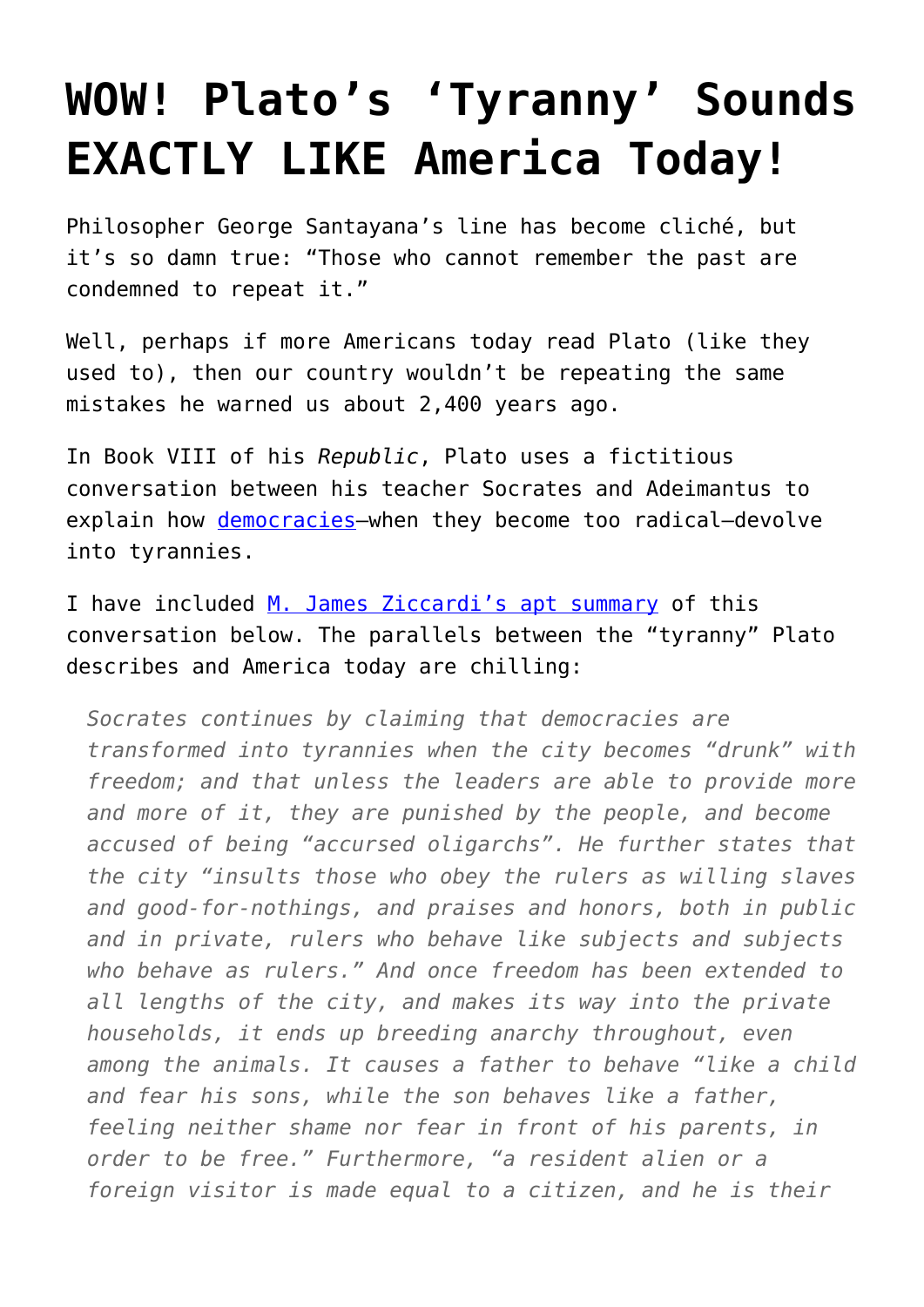*equal." Socrates goes on to say that, "a teacher in such a community is afraid of his students and flatters them, while the students despise their teachers or tutors. And in general, the young imitate their elders and compete with them in word or deed, while the old stoop to the level of the young and are full of play and pleasantry imitating the young for fear of appearing disagreeable and authoritarian." When freedom is extended to its utmost lengths, there is no inequality between parents and their children, teachers and their students, and ruler and their subjects; nor is there any inequality between men and women, or masters and slaves. Even the animals become free, for as Socrates states, "no one who hasn't experienced it would believe how much freer domestic animals are in a democratic city than anywhere else." He sums up his characterization of how far freedom comes to be extended in a democracy by saying that the citizens' souls become so sensitive that, "if anyone even puts upon himself the least degree of slavery, they become angry and cannot endure it. And in the end… they take no notice of the laws, whether written, or unwritten, in order to avoid having any master at all." This, then, is the "fine and impetuous origin from which tyranny seems to evolve." As such, "extreme freedom can't be expected to lead to anything but a change to extreme slavery, whether for a private individual or for a city."*

An entitled population that makes increasing demands of their leaders? Check.

Contempt for law-abiding citizens who pay their taxes? Check.

An incoherent immigration policy? Check.

"Adults" living in perpetual adolescence? Check.

Parents who have lost control of their children? Check.

Teachers who have lost their authority in the classroom?